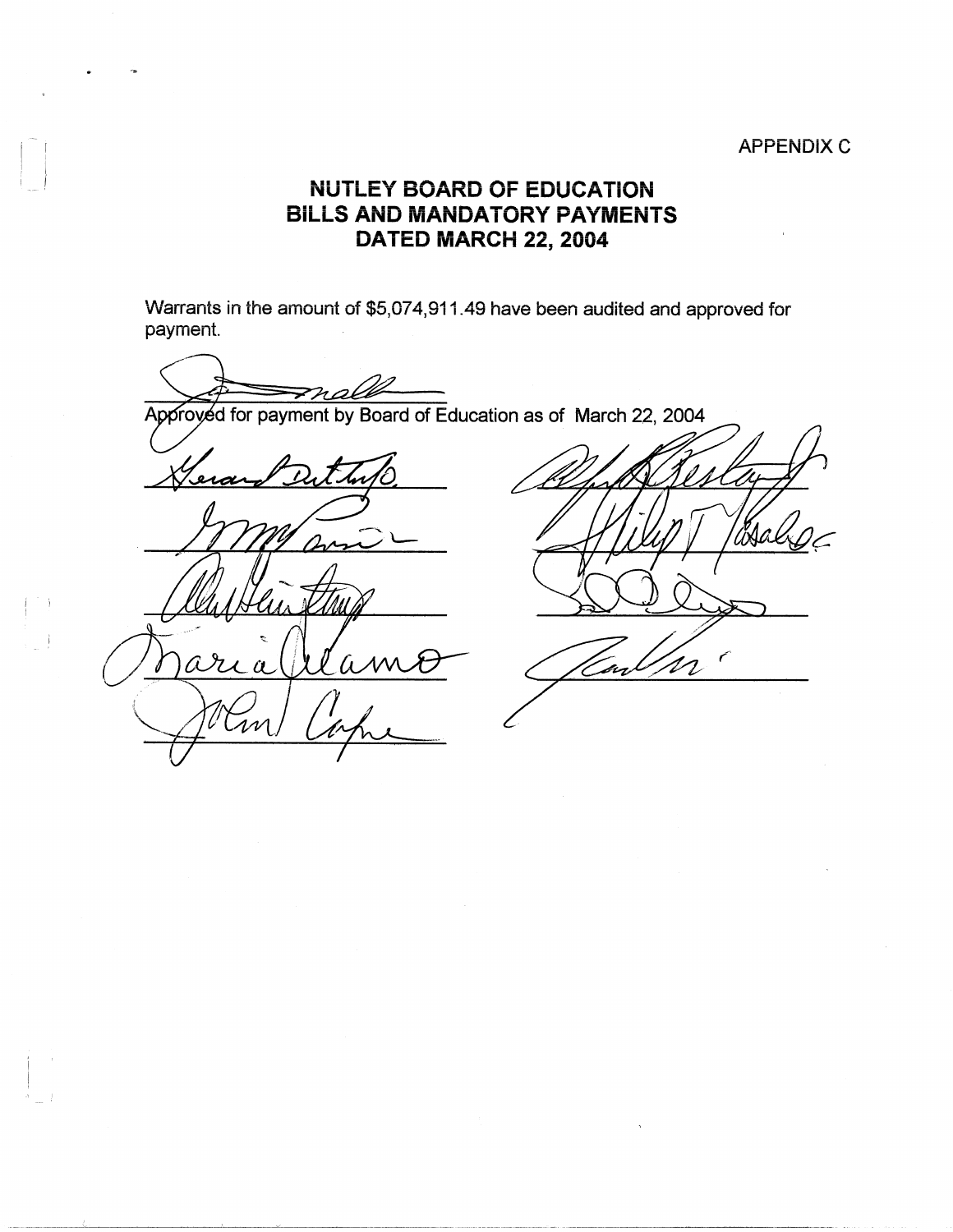| <b>Check journal</b>            |                                 | <b>Nutley Board of Education</b>              | Page 1 of 9         |
|---------------------------------|---------------------------------|-----------------------------------------------|---------------------|
| <b>Rec and Unrec checks</b>     |                                 | <b>Hand and Machine checks</b>                | 03/17/04            |
| 2/24/04<br><b>Starting date</b> | <b>Ending date</b>              | 3/22/04                                       |                     |
| Date<br>Cknum                   | <b>Rec date</b><br><b>Vcode</b> | Vendor name                                   | <b>Check amount</b> |
| 061645<br>01/26/04              | 03/04/04                        | ALCO ALGRA CORPORATION                        | (\$35.05)           |
| 061774<br>01/26/04              | 02/24/04                        | <b>KERR KERRO &amp; ASSOCIATES</b>            | (\$1,750.00)        |
| 062216 H<br>02/24/04            | 02/29/04                        | <b>BANE BANK OF NEW YORK</b>                  | \$345.04            |
| 02/27/04<br>062217 H            | 02/29/04<br><b>PAY</b>          | <b>B.O.E. SALARY ACCOUNT</b>                  | \$1,445,832.35      |
| 062218 H<br>02/24/04            | 02/29/04                        | <b>BOES BOARD OF EDUCATION SALARY ACCOUNT</b> | \$26,063.80         |
| 062219 H<br>02/24/04            | 02/29/04                        | BOES BOARD OF EDUCATION SALARY ACCOUNT        | \$84,929.23         |
| 062221 H<br>03/01/04            |                                 | <b>HBCE HORIZON BLUE CROSS</b>                | \$21,078.97         |
| 062222 H<br>03/01/04            |                                 | <b>HBCE HORIZON BLUE CROSS</b>                | \$906.92            |
| 062223 H<br>03/05/04            |                                 | SNJH STATE OF NJ HEALTH BENEFITS FUND         | \$385,809.67        |
| 062224<br>03/08/04              |                                 | DLLF DE LAGE LANDEN FINANCIAL SERVICES        | \$99.00             |
| 062225<br>03/08/04              |                                 | <b>GEC4 GE CAPITAL</b>                        | \$181.80            |
| 062226<br>03/08/04              |                                 | <b>KERR KERRO &amp; ASSOCIATES</b>            | \$1,750.00          |
| 062227<br>03/08/04              | LF                              | <b>LIFE FITNESS</b>                           | \$627.50            |
| 062228<br>03/08/04              | <b>PDI</b>                      | <b>PANASONIC DOCUMENT IMAGING</b>             | \$138.82            |
| 062229 H<br>03/08/04            | TR10                            | <b>TREASURER, STATE OF NEW JERSEY</b>         | \$808.61            |
| 062230 H<br>03/15/04            | <b>PAY</b>                      | <b>B.O.E. SALARY ACCOUNT</b>                  | \$1,955,418.04      |
| 062231 H<br>03/11/04            |                                 | BOES BOARD OF EDUCATION SALARY ACCOUNT        | \$33,982.48         |
| 062232 H<br>03/11/04            | <b>NJP</b>                      | <b>NJPSA</b>                                  | \$315.00            |
| 062233 H<br>03/11/04            |                                 | BOES BOARD OF EDUCATION SALARY ACCOUNT        | \$115,885.65        |
| 062234<br>03/11/04              | <b>NHS</b>                      | <b>NUTLEY HIGH SCHOOL</b>                     | \$1,052.00          |
| 062235 H<br>03/12/04            | <b>BSI2</b>                     | <b>BENECARD SERVICES, INC.</b>                | \$12,178.58         |
| 062236 H<br>03/12/04            | <b>BSI2</b>                     | <b>BENECARD SERVICES, INC.</b>                | \$79.20             |
| 062237<br>03/22/04              | 100                             | <b>100% PRODUCTIONS</b>                       | \$399.45            |
| 062238<br>03/22/04              |                                 | BEKA A BEKA BOOK, INC.                        | \$2,294.55          |
| 062239<br>03/22/04              | <b>API</b>                      | <b>ACCENT PRESS, INC.</b>                     | \$1,024.00          |
| 062240<br>03/22/04              | GA4                             | <b>ACKERMAN; GEORGE</b>                       | \$10.00             |
| 062241<br>03/22/04              | <b>AFPI</b>                     | ACME FOOD PRODUCTS INC                        | \$5,367.66          |
| 062242<br>03/22/04              |                                 | <b>ADA2 ADA BADMINTON AND TENNIS</b>          | \$61.00             |
| 062243<br>03/22/04              | <b>ADV</b>                      | <b>ADVANTA</b>                                | \$2,588.07          |
| 062244<br>03/22/04              |                                 | AGL1 AGL INHALATION THERAPY CO.               | \$50.00             |
| 062245<br>03/22/04              | <b>AGL</b>                      | AGL WELDING SUPPLY CO. INC.                   | \$23.00             |
| 062246<br>03/22/04              |                                 | ALLL ALL LACROSSE INC.                        | \$1,623.30          |
| 062247<br>03/22/04              | AS6                             | <b>ALLEGRO SCHOOL</b>                         | \$9,210.00          |
| 062248<br>03/22/04              |                                 | ALEN ALLIED ENVELOPE COMPANY, INC.            | \$226.96            |
| 062249<br>03/22/04              | <b>AFC</b>                      | <b>ALLIED FILTER COMPANY</b>                  | \$5,670.00          |
| 162250<br>03/22/04              |                                 | ALBC ALTA BOOK CENTER                         | \$281.38            |
| )62251<br>03/22/04              |                                 | AMSC ALVAH M SQUIBB CO., INC.                 | \$133.55            |
| 062252<br>03/22/04              |                                 | APST APEX SAW & TOOL CO.                      | \$177.00            |
| 062253<br>03/22/04              | AC3                             | APPLE COMPUTER, INC.                          | \$5,494.87          |

ģ,

 $\ddot{\cdot}$ 

~\_J \_\_ J.L .. ..L...:: •• ~lL~---~-~~~---------·------~·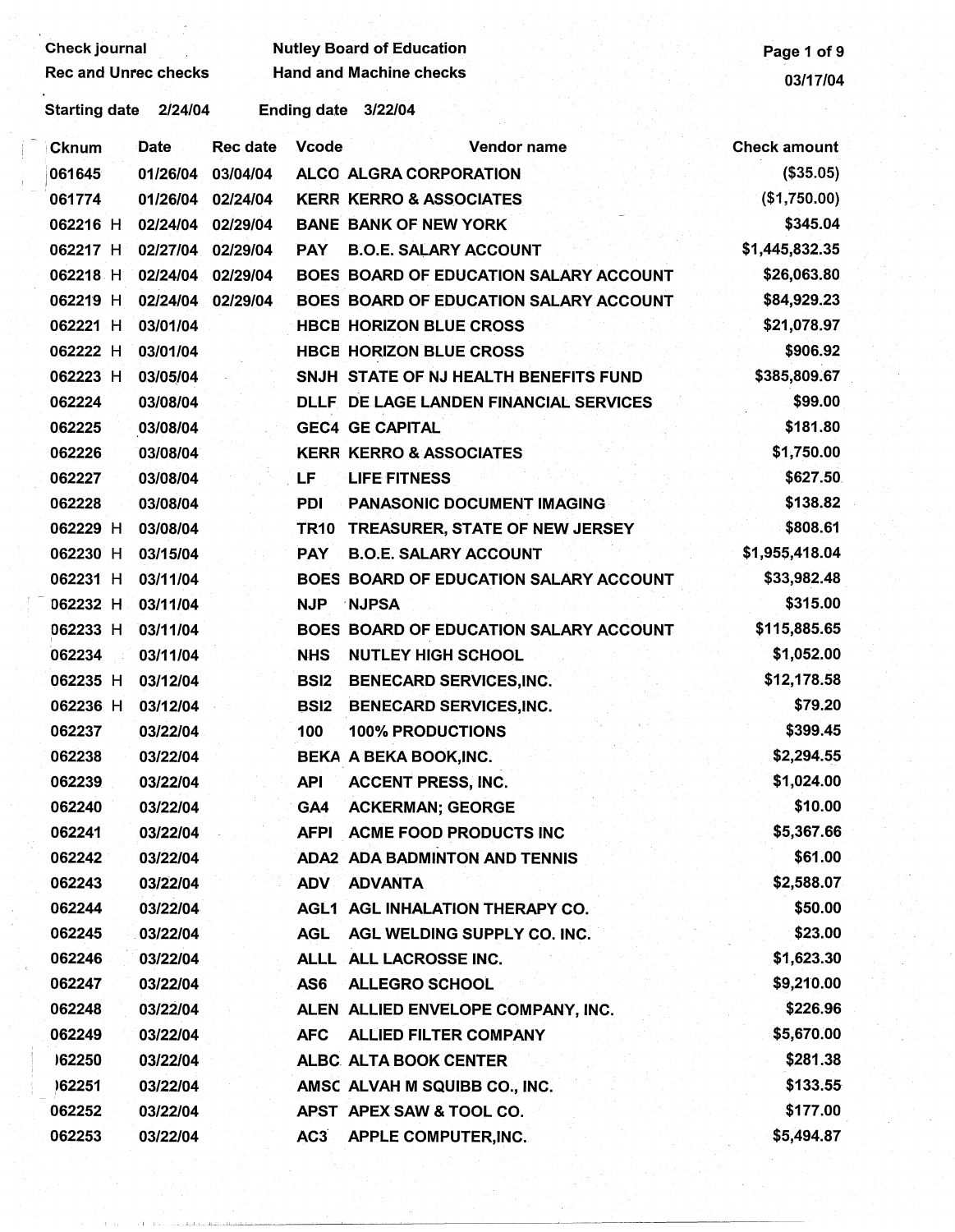| <b>Check journal</b>        |          |                 |                 | <b>Nutley Board of Education</b>             | Page 2 of 9         |
|-----------------------------|----------|-----------------|-----------------|----------------------------------------------|---------------------|
| <b>Rec and Unrec checks</b> |          |                 |                 | <b>Hand and Machine checks</b>               | 03/17/04 $\sim$     |
| Starting date 2/24/04       |          |                 |                 | Ending date 3/22/04                          |                     |
| <b>Cknum</b>                | Date     | <b>Rec date</b> | <b>Vcode</b>    | <b>Vendor name</b>                           | <b>Check amount</b> |
| 062254                      | 03/22/04 |                 |                 | <b>ARCH ARCH WIRELESS</b>                    | \$164.32            |
| 062255                      | 03/22/04 |                 |                 | ARAC ARMS ACRES, INC.                        | \$350.00            |
| 062256                      | 03/22/04 |                 |                 | ALC4 ASSOCIATION OF LEARNING CONSULTANTS     | \$100.00            |
| 062257                      | 03/22/04 |                 | <b>AFS</b>      | <b>ASTONE FLEET SERVICE</b>                  | \$3,966.80          |
| 062258                      | 03/22/04 |                 | <b>ATT</b>      | <b>AT &amp; T</b>                            | \$537.97            |
| 062259                      | 03/22/04 |                 |                 | ATRA ATRA JANITORIAL SUPPLY CO INC           | \$2,093.85          |
| 062260                      | 03/22/04 |                 | <b>B&amp;T</b>  | <b>BAKER &amp; TAYLOR BOOKS</b>              | \$226.73            |
| 062261                      | 03/22/04 |                 |                 | <b>BALE BAKER; CHARLES</b>                   | \$36.19             |
| 062262                      | 03/22/04 |                 | BN              | <b>BARNES &amp; NOBLE</b>                    | \$843.32            |
| 062263                      | 03/22/04 |                 |                 | <b>BAPR BAYARD PRESSE</b>                    | \$304.00            |
| 062264                      | 03/22/04 |                 |                 | <b>BBOE BELLEVILLE BOARD OF EDUCATION</b>    | \$4,593.60          |
| 062265                      | 03/22/04 |                 |                 | BSCC BELLEVILLE SUPPLY CO., INC.             | \$355.89            |
| 062266                      | 03/22/04 |                 | <b>BPS</b>      | <b>BELLRIDGE PLUMBING SUPPLY CORPORATION</b> | \$5,771.37          |
| 062267                      | 03/22/04 |                 |                 | <b>BSS4 BELL'S SECURITY SALES</b>            | \$79.35             |
| 062268                      | 03/22/04 |                 | <b>BSS</b>      | BELL'S SECURITY SALES INC                    | \$180.01            |
| 062269                      | 03/22/04 |                 |                 | <b>BCSS BERGEN COUNTY SPECIAL SERVICES</b>   | \$8,629.62          |
| 062270                      | 03/22/04 |                 |                 | <b>ABBE BERGEN; ABIGAIL</b>                  | \$450.00            |
| 062271                      | 03/22/04 |                 |                 | <b>BOBF BONNIE BRAE</b>                      | \$5,025.00          |
| 062272                      | 03/22/04 |                 | BC <sub>2</sub> | <b>BOWLER CITY</b>                           | \$482.60            |
| 062273                      | 03/22/04 |                 |                 | <b>BRAD BRADLEY TIRE SERVICE</b>             | \$637.50            |
| 062274                      | 03/22/04 |                 | <b>CFC</b>      | <b>C F CONNOLLY DIST CO INC</b>              | \$1,984.42          |
| 062275                      | 03/22/04 |                 |                 | <b>CABL CABLEVISION LIGHTPATH INC</b>        | \$6,160.00          |
| 062276                      | 03/22/04 |                 |                 | CCPT CALDWELL COMMUNITY PHYSICAL THERAPY     | \$640.00            |
| 062277                      | 03/22/04 |                 |                 | SC10 CAMMARATA, MD; SANDRA                   | \$400.00            |
| 062278                      | 03/22/04 |                 |                 | <b>CAN1 CANON BUSINESS SOLUTIONS</b>         | \$7,373.86          |
| 062279                      | 03/22/04 |                 |                 | <b>CAN2 CANON BUSINESS SOLUTIONS</b>         | \$55.92             |
| 062280                      | 03/22/04 |                 |                 | CAN1 CANON U.S.A., INC.                      | \$3,181.50          |
| 062281                      | 03/22/04 |                 | <b>CBS</b>      | <b>CAROLINA BIOLOGICAL SUPPLY COMPANY</b>    | \$23.65             |
| 062282                      | 03/22/04 |                 | CP <sub>1</sub> | <b>CEREBRAL PALSY ASSOC MIDDLESEX COUNT)</b> | \$9,962.00          |
| 062283                      | 03/22/04 |                 |                 | <b>CPC2 CEREBRAL PALSY CENTER</b>            | \$5,308.82          |
| 062284                      | 03/22/04 |                 |                 | CPNJ CEREBRAL PALSY OF NORTH JERSEY          | \$8,704.05          |
| 062285                      | 03/22/04 |                 |                 | <b>CESC CES CORPORATION</b>                  | \$514.00            |
| 062286                      | 03/22/04 |                 | <b>CHV</b>      | <b>CHERRY VALLEY TRACTOR SALES</b>           | \$798.00            |
| 062287                      | 03/22/04 |                 | <b>CFE</b>      | CHIEF FIRE EQUIPMENT COMPANY                 | \$2,350.35          |
| 062288                      | 03/22/04 |                 |                 | <b>CDC2 CHILD DEVELOPMENT CENTER</b>         | \$2,539.74          |
| 062289                      | 03/22/04 |                 | CI2             | <b>CHILDRENS INSTITUTE</b>                   | \$17,688.00         |
| 062290                      | 03/22/04 |                 | <b>CSG</b>      | <b>CIRCLE SYSTEM GROUP</b>                   | \$4,999.15          |
| 062291                      | 03/22/04 |                 | <b>CISY</b>     | <b>CITRUS SYSTEMS INC.</b>                   | \$221.65            |
| 062292                      | 03/22/04 |                 |                 | CSCI CITY SUPPLY CO., INC.                   | \$3,015.99          |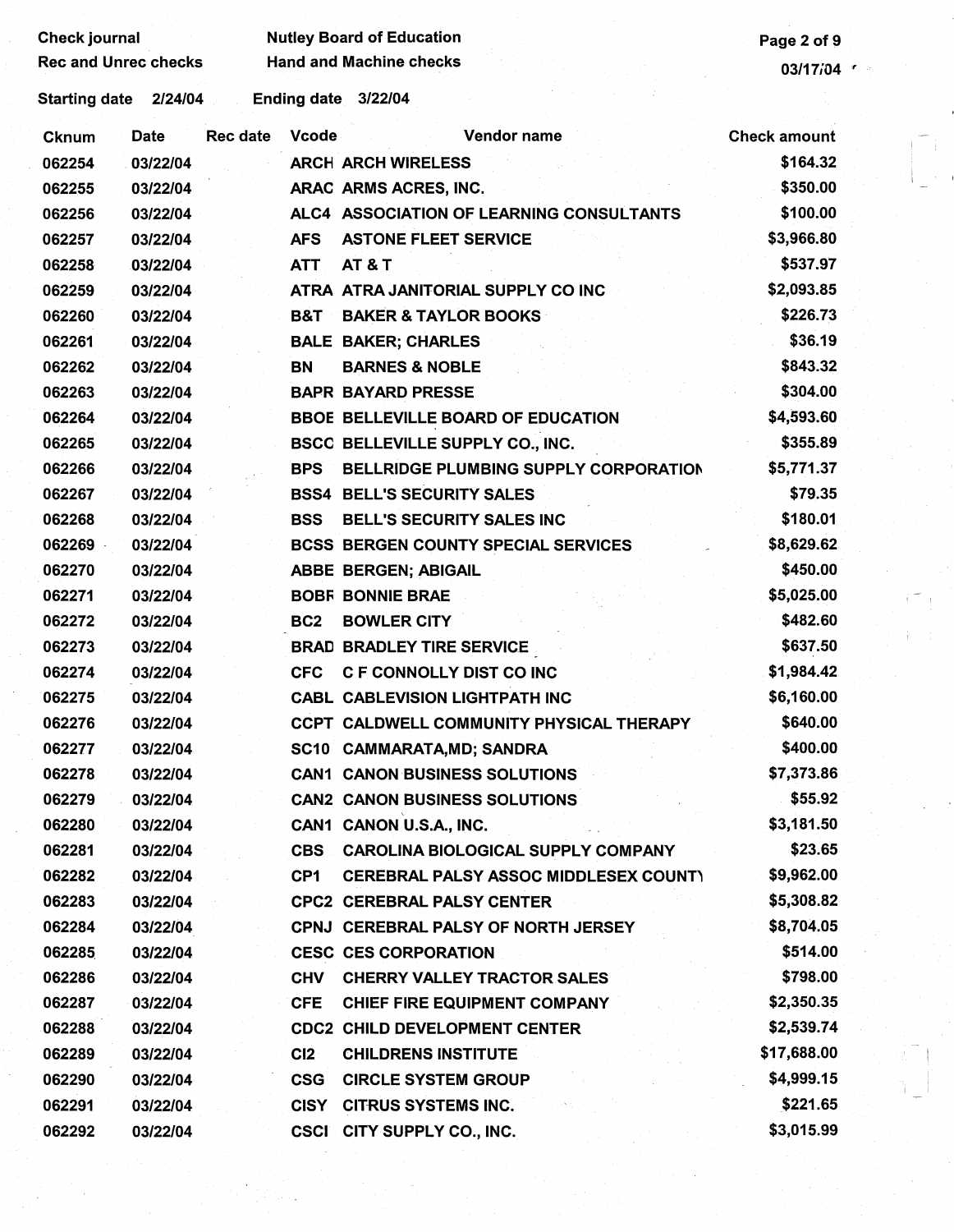Check journal **Nutley Board of Education**<br>Rec and Unrec checks Hand and Machine checks **Page 3 of 9** Rec and Machine checks and Machine checks 03/17/04

Starting date 2/24/04 Ending date 3/22/04 .

| <b>Cknum</b> | Date     | <b>Rec date</b> | <b>Vcode</b>    | Vendor name                                   | <b>Check amount</b> |
|--------------|----------|-----------------|-----------------|-----------------------------------------------|---------------------|
| 062293       | 03/22/04 |                 | RC1             | <b>CLERICO; ROSEMARY</b>                      | \$60.67             |
| 062294       | 03/22/04 |                 |                 | CCBC COCA COLA BOTTLING CO OF NEW YORK INC.   | \$3,233.15          |
| 062295       | 03/22/04 |                 | <b>PAC</b>      | <b>CONRY; PAMELA</b>                          | \$450.00            |
| 062296       | 03/22/04 |                 |                 | CFEC COUNCIL FOR EXCEPTIONAL CHILDREN         | \$43.90             |
| 062297       | 03/22/04 |                 |                 | <b>CRCC CROSS COUNTRY UNIVERSITY</b>          | \$139.00            |
| 062298       | 03/22/04 |                 | <b>DNR</b>      | D & R BOATS, INC.                             | \$1,767.00          |
| 062299       | 03/22/04 |                 | <b>DNR</b>      | D& R BOATS, INC.                              | \$1,595.00          |
| 062300       | 03/22/04 |                 | <b>DAA</b>      | <b>DAANJ</b>                                  | \$529.00            |
| 062301       | 03/22/04 |                 | <b>DAT</b>      | <b>DATAMATION INC.</b>                        | \$1,364.67          |
| 062302       | 03/22/04 |                 | DT              | <b>DAVIS TAYLOR</b>                           | \$62.00             |
| 062303       | 03/22/04 |                 | DEL             | DELL MARKETING, L.P.                          | \$2,859.30          |
| 062304       | 03/22/04 |                 | DM <sub>1</sub> | <b>DEMCO INC.</b>                             | \$432.36            |
| 062305       | 03/22/04 |                 | DH              | <b>DETAILED HEATING INC</b>                   | \$6,570.00          |
| 062306       | 03/22/04 |                 | DDD1            | DOUGLASS DEVELOPMENTAL DISABILITIES CN        | \$8,519.00          |
| 062307       | 03/22/04 |                 | JD              | <b>DWYER; JOSEPH</b>                          | \$57.00             |
| 062308       | 03/22/04 |                 |                 | <b>ECLC ECLC OF NEW JERSEY</b>                | \$9,413.76          |
| 062309       | 03/22/04 |                 | <b>EDH</b>      | <b>EDHELPER</b>                               | \$424.75            |
| 062310       | 03/22/04 |                 | <b>ETS</b>      | <b>EDUCATIONAL TESTING SERVICE</b>            | \$39.61             |
| 062311       | 03/22/04 |                 | EA              | <b>ENERGY FOR AMERICA</b>                     | \$3,986.00          |
| 062312       | 03/22/04 |                 |                 | EPLU EPLUS TECHNOLOGIES, INC.                 | \$1,294.22          |
| 062313       | 03/22/04 |                 | <b>EAIE</b>     | <b>ERIC ARMIN INC.</b>                        | \$754.48            |
| 062314       | 03/22/04 |                 |                 | ECHF ESSEX COUNTY CHAPTER, HALL OF FAME       | \$200.00            |
| 062315       | 03/22/04 |                 |                 | <b>ECES ESSEX COUNTY EDUCATIONAL SERVICES</b> | \$22,557.56         |
| 062316       | 03/22/04 |                 |                 | <b>ECSC ESSEX COUNTY STEERING COMMITTEE</b>   | \$200.00            |
| 062317       | 03/22/04 |                 |                 | ECVS ESSEX COUNTY VOCATIONAL SCHOOLS          | \$1,800.00          |
| 062318       | 03/22/04 |                 | <b>EYE</b>      | <b>EYE ON EDUCATION</b>                       | \$105.85            |
| 062319       | 03/22/04 |                 |                 | EZP2 E-Z PASS                                 | \$2,000.00          |
| 062320       | 03/22/04 |                 |                 | MAFA FABER, MD; MARK                          | \$1,600.00          |
| 062321       | 03/22/04 |                 | FF              | <b>FACTS ON FILE INC.</b>                     | \$48.55             |
| 062322       | 03/22/04 |                 | <b>FS</b>       | <b>FELICIAN SCHOOL</b>                        | \$1,990.20          |
| 062323       | 03/22/04 |                 |                 | NAFE FERRARA; NATALE                          | \$79.20             |
| 062324       | 03/22/04 |                 | <b>FIC</b>      | <b>FESTIVAL ICE CREAM</b>                     | \$222.72            |
| 062325       | 03/22/04 |                 | <b>FOG</b>      | <b>FOGARTY &amp; HARA, ESQS.</b>              | \$659.75            |
| 062326       | 03/22/04 |                 | <b>FCC</b>      | <b>FRANKLIN CENTRAL COMMUNICATIONS</b>        | \$6,837.50          |
| 062327       | 03/22/04 |                 | <b>FGT</b>      | <b>FRANK'S GMC TRUCK CENTER</b>               | \$878.48            |
| 162328       | 03/22/04 |                 | <b>GPB</b>      | <b>GACCIONE, POMACO &amp; MALANGA</b>         | \$6,524.95          |
| 162329       | 03/22/04 |                 | GAL3            | <b>GALE GROUP</b>                             | \$282.57            |
| 062330       | 03/22/04 |                 | JG1             | <b>GLATZER; JOYCE</b>                         | \$1,200.00          |
| 062331       | 03/22/04 |                 | <b>GKI</b>      | <b>GOLD KIST, INC.</b>                        | \$846.00            |

I! Ii: ,I, ,\_l\_L\_J-~--- --~~l-..:.\_~........L.\_,\_.\_~~~---...'-..\_\_\_~-~--~-~-------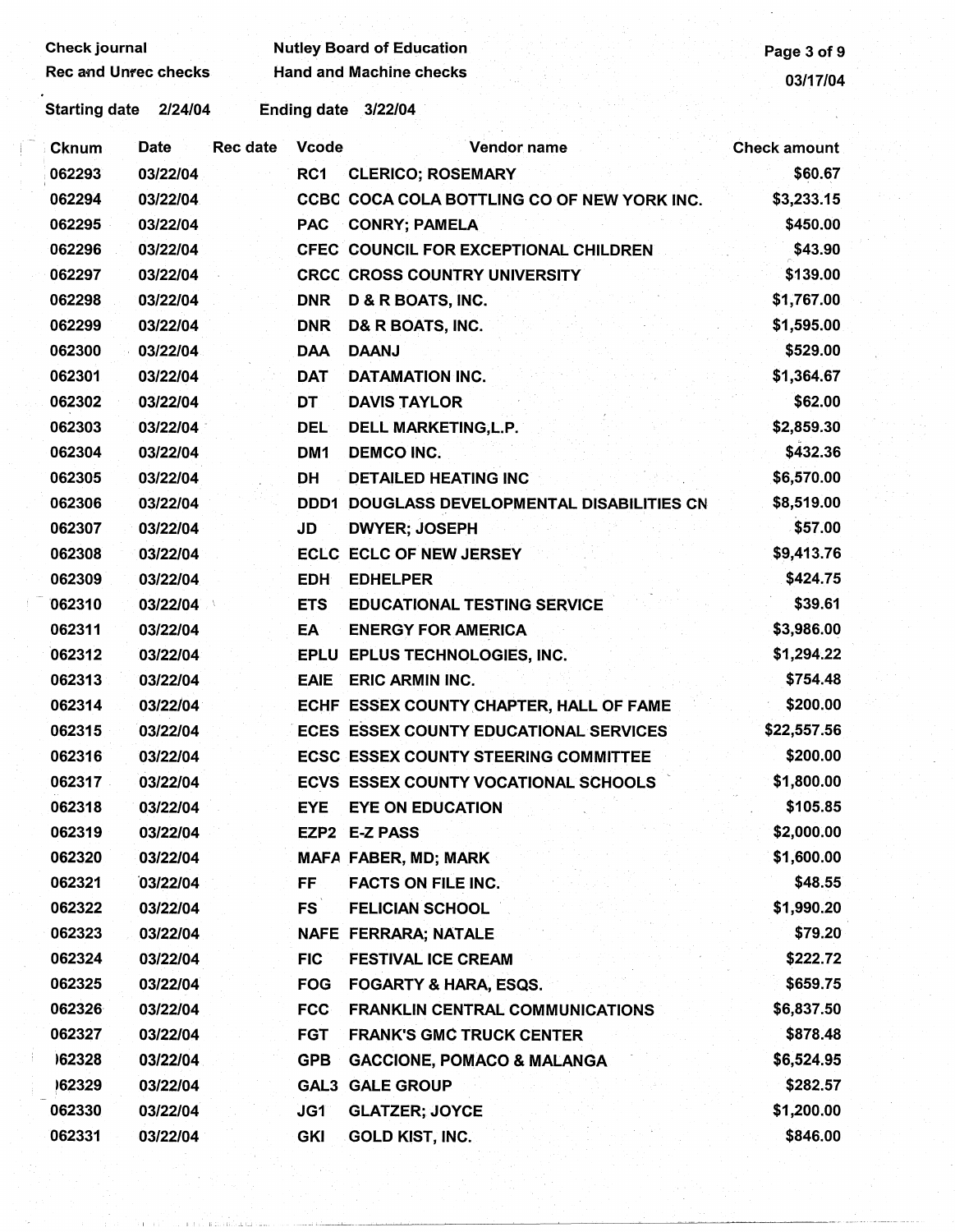| <b>Check journal</b>        |             |                 |              | <b>Nutley Board of Education</b>        | Page 4 of 9         |
|-----------------------------|-------------|-----------------|--------------|-----------------------------------------|---------------------|
| <b>Rec and Unrec checks</b> |             |                 |              | <b>Hand and Machine checks</b>          | 03/17/04            |
| <b>Starting date</b>        | 2/24/04     |                 |              | Ending date 3/22/04                     |                     |
| <b>Cknum</b>                | <b>Date</b> | <b>Rec date</b> | <b>Vcode</b> | Vendor name                             | <b>Check amount</b> |
| 062332                      | 03/22/04    |                 |              | <b>GRAN GRAINGER INC.</b>               | \$3,125.37          |
| 062333                      | 03/22/04    |                 | <b>GSC</b>   | <b>GRIFFITH SHADE COMPANY</b>           | \$680.80            |
| 062334                      | 03/22/04    |                 | <b>HSI</b>   | <b>HARRINGTON SOFTWARE INC</b>          | \$3,960.00          |
| 062335                      | 03/22/04    |                 |              | HAHL HARVARD HEALTH LETTER              | \$24.00             |
| 062336                      | 03/22/04    |                 | hci          | HIGHSMITH, INC.                         | \$87.41             |
| 062337                      | 03/22/04    |                 | <b>HHT</b>   | HILL; HILLARY                           | \$60.20             |
| 062338                      | 03/22/04    |                 | BH1          | <b>HIRSCH; BARBARA</b>                  | \$638.68            |
| 062339                      | 03/22/04    |                 |              | HTCR HI-TECH CASH REGISTER & COMPUTER   | \$29.45             |
| 062340                      | 03/22/04    |                 | <b>HS</b>    | <b>HOLMSTEAD SCHOOL</b>                 | \$7,671.63          |
| 062341                      | 03/22/04    |                 | <b>HDC</b>   | <b>HOME DEPOT COMM.ACCT.</b>            | \$2,076.37          |
| 062342                      | 03/22/04    |                 | <b>HMC</b>   | <b>HOUGHTON MIFFLIN CO.</b>             | \$3,899.24          |
| 062343                      | 03/22/04    |                 | <b>PIT</b>   | <b>IMAGISTICS INTERNATIONAL INC.</b>    | \$162.85            |
| 062344                      | 03/22/04    |                 | IMM1         | <b>IMMEDICENTER</b>                     | \$636.00            |
| 062345                      | 03/22/04    |                 | <b>IOE</b>   | <b>IMPERIAL OFFICE EQUIPMENT</b>        | \$180.00            |
| 062346                      | 03/22/04    |                 | <b>IDE</b>   | <b>INNOVATIVE DESIGNS FOR EDUCATION</b> | \$1,500.00          |
| 062347                      | 03/22/04    |                 | <b>IFH</b>   | <b>INSTITUTE FOR HUMANITIES</b>         | \$70.00             |
| 062348                      | 03/22/04    |                 | <b>IST</b>   | <b>ISTE'S</b>                           | \$65.00             |
| 062349                      | 03/22/04    |                 | <b>JJSF</b>  | <b>J &amp; J SNACK FOODS CORP.</b>      | \$1,185.50          |
| 062350                      | 03/22/04    |                 | FFC1         | J & K KIDS, L.L.C.                      | \$569.25            |
| 062351                      | 03/22/04    |                 |              | JGYS J.G. YOUNG & SONS INC.             | \$589.76            |
| 062352                      | 03/22/04    |                 | <b>JRV</b>   | J.R. VACCARO, INC.                      | \$4,777.02          |
| 062353                      | 03/22/04    |                 | <b>JE</b>    | JERSEY ELEVATOR CO. INC.                | \$340.07            |
| 062354                      | 03/22/04    |                 | <b>JT</b>    | JIMMY'S, INC.                           | \$150.00            |
| 062355                      | 03/22/04    |                 | <b>JKE</b>   | <b>JOSEPH KARG ENTERPRISES</b>          | \$304.60            |
| 062356                      | 03/22/04    |                 | JRI          | <b>JOSEPH RICCIARDI INC.</b>            | \$527.10            |
| 062357                      | 03/22/04    |                 | JP1          | <b>JOSEPH'S PHOTOGRAPHERS</b>           | \$2,657.00          |
| 062358                      | 03/22/04    |                 | JUA1         | <b>JUDRICH ASSOCIATES</b>               | \$1,650.00          |
| 062359                      | 03/22/04    |                 | <b>KMP</b>   | K-12 MICRO MEDIA PUBLISHING             | \$152.85            |
| 062360                      | 03/22/04    |                 |              | SDWI KAGAN PROFESSIONAL DEVELOPMENT     | \$462.00            |
| 062361                      | 03/22/04    |                 | KB2          | <b>KELLY BROTHERS</b>                   | \$63.60             |
| 062362                      | 03/22/04    |                 | KEI          | <b>KHOKNAR ENTERPRISES INC.</b>         | \$4,674.10          |
| 062363                      | 03/22/04    |                 | LLC.         | <b>LAKEVIEW LEARNING CENTER</b>         | \$3,199.06          |
| 062364                      | 03/22/04    |                 |              | LASU LANDSCAPE SUPPLY, INC.             | \$2,259.00          |
| 062365                      | 03/22/04    |                 | LE2          | <b>LANG EQUIPMENT</b>                   | \$204.40            |
| 062366                      | 03/22/04    |                 | <b>LAX</b>   | <b>LAX SHOP</b>                         | \$4,480.00          |
| 062367                      | 03/22/04    |                 | <b>LFS</b>   | <b>LEAP FROG SCHOOLHOUSE</b>            | \$140.68            |
| 062368                      | 03/22/04    |                 |              | LERC LERCH, VINCI & HIGGINS             | \$2,250.00          |
| 062369                      | 03/22/04    |                 | <b>LSC</b>   | <b>LIBERTY SCIENCE CENTER</b>           | \$100.00            |
| 062370                      | 03/22/04    |                 | <b>LVC</b>   | <b>LIBRARY VIDEO CO.</b>                | \$50.90             |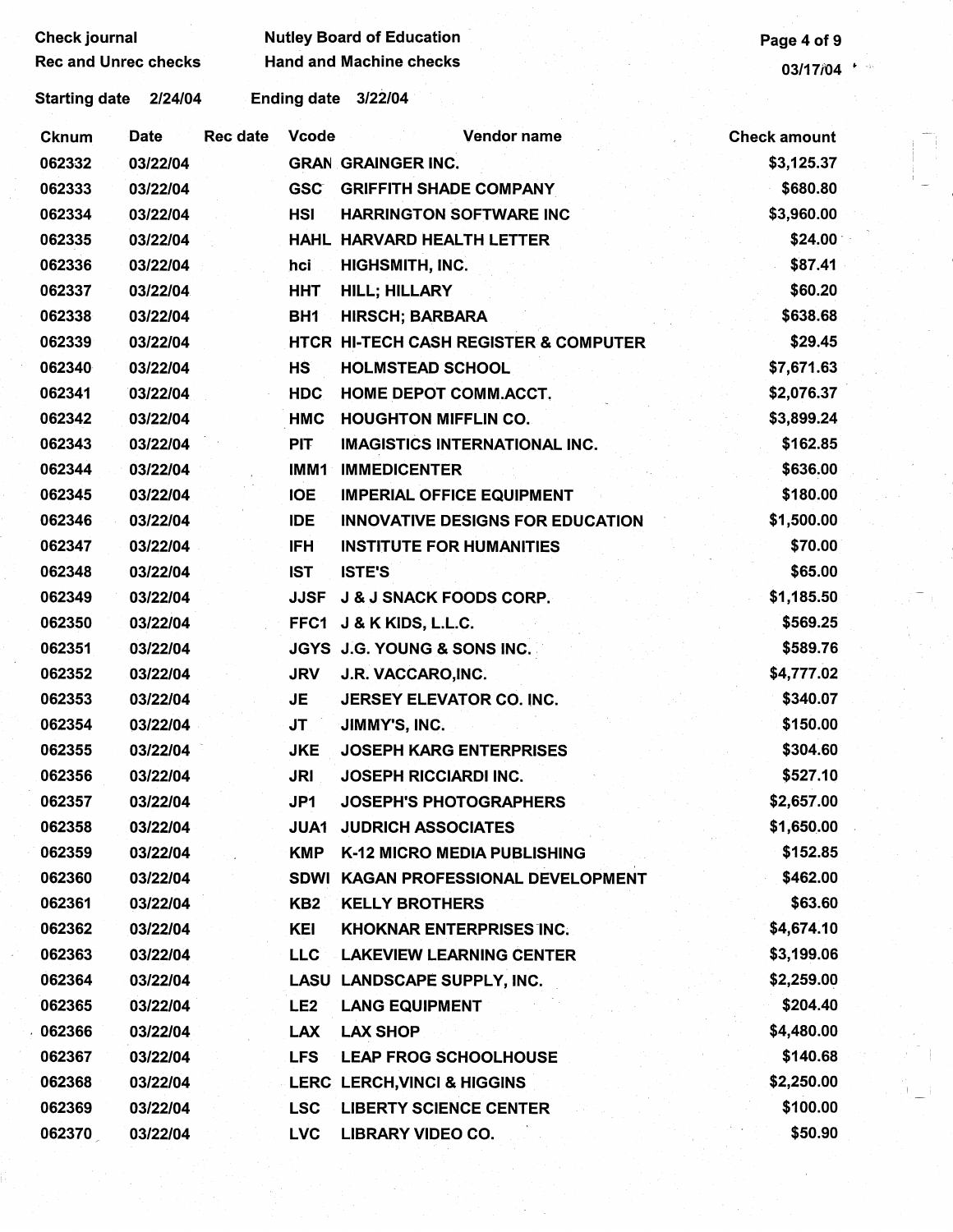| <b>Check journal</b>        |          |                 |                  | <b>Nutley Board of Education</b>               | Page 5 of 9         |
|-----------------------------|----------|-----------------|------------------|------------------------------------------------|---------------------|
| <b>Rec and Unrec checks</b> |          |                 |                  | <b>Hand and Machine checks</b>                 | 03/17/04            |
| <b>Starting date</b>        | 2/24/04  |                 |                  | Ending date 3/22/04                            |                     |
| Cknum                       | Date     | <b>Rec date</b> | <b>Vcode</b>     | Vendor name                                    | <b>Check amount</b> |
| 062371                      | 03/22/04 |                 |                  | LIWA LITERACY WAREHOUSE, INC.                  | \$100.00            |
| 062372                      | 03/22/04 |                 | LP4              | <b>LOMBARDI'S PRODUCE</b>                      | \$708.00            |
| 062373                      | 03/22/04 |                 | <b>LIFE</b>      | <b>LOVAAS INSTITUTE FOR EARLY INTERVENTION</b> | \$3,147.38          |
| 062374                      | 03/22/04 |                 | LRP -            | <b>LRP PUBLICATIONS</b>                        | \$187.00            |
| 062375                      | 03/22/04 |                 | <b>MKP</b>       | <b>M &amp; K PUBLISHING CO., INC.</b>          | \$25.00             |
| 062376                      | 03/22/04 |                 | <b>MAJ</b>       | <b>MAJESTIC LOCK COMPANY</b>                   | \$262.46            |
| 062377                      | 03/22/04 |                 | MC <sub>1</sub>  | <b>MALCOLITE CORP.</b>                         | \$320.00            |
| 062378                      | 03/22/04 |                 | <b>MAN</b>       | <b>MANHATTAN WELDING CO. INC.</b>              | \$8,757.73          |
| 062379                      | 03/22/04 |                 | <b>KMB</b>       | <b>MCBRIDE; KATHLEEN</b>                       | \$120.17            |
| 062380                      | 03/22/04 |                 |                  | NMC1 MCDONALD; NANCY                           | \$360.00            |
| 062381                      | 03/22/04 |                 |                  | <b>MHP1 MCGRAW-HILL COMPANIES</b>              | \$154.50            |
| 062382                      | 03/22/04 |                 | MED <sub>1</sub> | <b>MEDS-PDN</b>                                | \$175.00            |
| 062383                      | 03/22/04 |                 | MS7              | <b>MIDLAND SCHOOL</b>                          | \$2,604.00          |
| 062384                      | 03/22/04 |                 | MS1              | <b>MILTON SCHOOL</b>                           | \$4,501.80          |
| 062385                      | 03/22/04 |                 | <b>MCD</b>       | <b>MINOLTA CORPORATION</b>                     | \$193.52            |
| 062386                      | 03/22/04 |                 |                  | <b>MSU1 MONTCLAIR STATE UNIVERSITY</b>         | \$10,812.00         |
| 062387                      | 03/22/04 |                 | GM <sub>2</sub>  | <b>MOREO; GEORGE</b>                           | \$300.00            |
| 062388                      | 03/22/04 |                 |                  | MUJC MORRIS UNION JOINTURE COMMISSION          | \$1,225.00          |
| 062389                      | 03/22/04 |                 | <b>MLB</b>       | <b>MOUNTAIN LAKES BOARD OF EDUCATION</b>       | \$6,446.64          |
| 062390                      | 03/22/04 |                 |                  | MUPF MUSIC PRODUCTS, INC.                      | \$213.95            |
| 062391                      | 03/22/04 |                 |                  | <b>MS2 MUSIC SHOP</b>                          | \$166.00            |
| 062392                      | 03/22/04 |                 |                  | NJSA N.J.ASSOCIATION OF SCHOOL ADMINISTRATOR   | \$84.00             |
| 062393                      | 03/22/04 |                 |                  | NBBC NARDONE BROTHERS BAKING COMPANY           | \$95.04             |
| 062394                      | 03/22/04 |                 | FN <sub>1</sub>  | <b>NARDONE; FLORENCE</b>                       | \$4,146.75          |
| 062395                      | 03/22/04 |                 | <b>NAS</b>       | <b>NASSP</b>                                   | \$210.00            |
| 062396                      | 03/22/04 |                 | NAT              | NATIONAL BUILDING SUPPLY CORP.                 | \$87.65             |
| 062397                      | 03/22/04 |                 |                  | NEMF NATIONAL ELECTRIC MOTOR REPAIR CO.        | \$711.78            |
| 062398                      | 03/22/04 |                 | <b>NPR</b>       | NATIONAL PROFESSIONAL RESOURCE, INC.           | \$118.95            |
| 062399                      | 03/22/04 |                 | JN2              | NAZARETH, MD; JOSEPH                           | \$350.00            |
| 062400                      | 03/22/04 |                 | NBC              | <b>NBC AUTO PARTS</b>                          | \$21.43             |
| 062401                      | 03/22/04 |                 | <b>NCR</b>       | <b>NCR CORP.</b>                               | \$37.31             |
| 062402                      | 03/22/04 |                 |                  | NJDA NEW JERSEY DEPARTMENT OF AGRICULTURE      | \$531.60            |
| 062403                      | 03/22/04 |                 |                  | <b>NJML NEW JERSEY MATHEMATICS LEAGUE</b>      | \$60.00             |
| 062404                      | 03/22/04 |                 | <b>NL</b>        | <b>NEWARK LIGHT CO.</b>                        | \$4,363.46          |
| 062405                      | 03/22/04 |                 | <b>NRT</b>       | <b>NEWARK REFRIGERATED WAREHOUSE</b>           | \$505.50            |
| 162406                      | 03/22/04 |                 | <b>NEX</b>       | <b>NEXTEL COMMUNICATIONS</b>                   | \$114.78            |
| )62407                      | 03/22/04 |                 | <b>SN</b>        | <b>NICASTRO; SUSAN</b>                         | \$370.50            |
| 062408                      | 03/22/04 |                 | PN <sub>1</sub>  | NICOLETTE; PHILIP                              | \$102.89            |
| 062409                      | 03/22/04 |                 | <b>NIRA</b>      | <b>NIRAM INC.</b>                              | \$183,260.00        |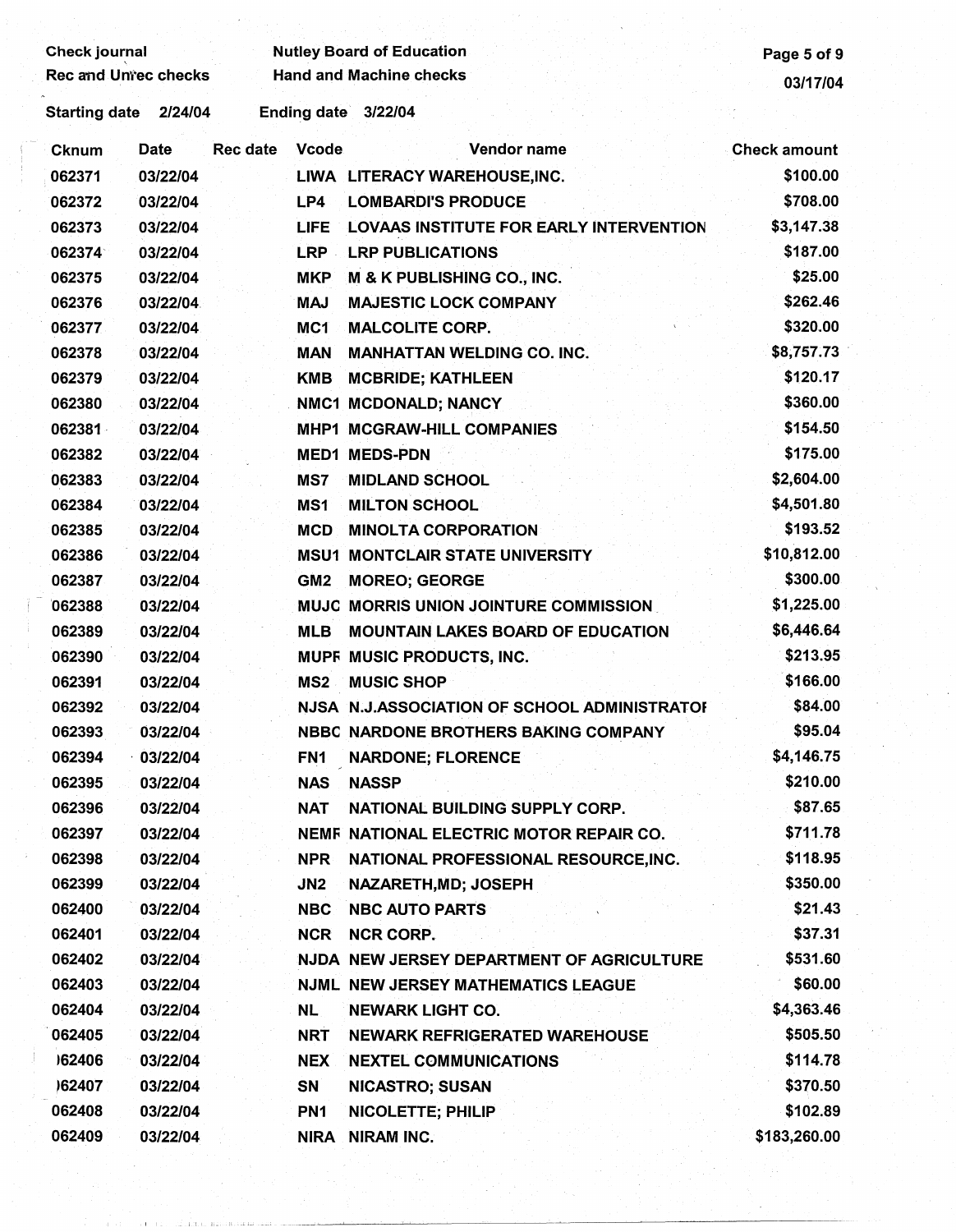|              | <b>Rec and Unrec checks</b> |                 |                  | <b>Hand and Machine checks</b>                 | 03/17/34<br>109     |
|--------------|-----------------------------|-----------------|------------------|------------------------------------------------|---------------------|
|              | Starting date 2/24/04       |                 |                  | Ending date 3/22/04                            |                     |
| <b>Cknum</b> | <b>Date</b>                 | <b>Rec date</b> | <b>Vcode</b>     | Vendor name                                    | <b>Check amount</b> |
| 062410       | 03/22/04                    |                 |                  | <b>NJAS NJASBO</b>                             | \$228.00            |
| 062411       | 03/22/04                    |                 | <b>NJEA NJEA</b> |                                                | \$100.00            |
| 062412       | 03/22/04                    |                 |                  | <b>NJSB NJSBA</b>                              | \$855.00            |
| 062413       | 03/22/04                    |                 |                  | <b>NJSH NJSHA</b>                              | \$100.00            |
| 062414       | 03/22/04                    |                 | <b>NHA</b>       | <b>NORTH HUDSON ACADEMY</b>                    | \$3,583.17          |
| 062415       | 03/22/04                    |                 |                  | NJN1 NORTH JERSEY MEDIA GROUP INC.             | \$119.48            |
| 062416       | 03/22/04                    |                 | NC <sub>1</sub>  | <b>NUTLEY CAMERA</b>                           | \$191.18            |
| 062417       | 03/22/04                    |                 | <b>NHC</b>       | NUTLEY HEATING & COOLING SUPPLY CO.            | \$36.58             |
| 062418       | 03/22/04                    |                 |                  | <b>HBC2 NUTLEY HIGH HOCKEY BOOSTER CLUB</b>    | \$60.00             |
| 062419       | 03/22/04                    |                 | <b>NHS</b>       | <b>NUTLEY HIGH SCHOOL</b>                      | \$21,425.00         |
| 062420       | 03/22/04                    |                 |                  | <b>NHS1 NUTLEY HIGH SCHOOL</b>                 | \$1,060.58          |
| 062421       | 03/22/04                    |                 |                  | NSR NUTLEY SHOP-RITE, INC.                     | \$1,934.30          |
| 062422       | 03/22/04                    |                 |                  | <b>NUSI NUTLEY SIGNS LLC</b>                   | \$300.00            |
| 062423       | 03/22/04                    |                 |                  | <b>NWB( NUTLEY WRESTLING BOOSTER CLUB</b>      | \$150.00            |
| 062424       | 03/22/04                    |                 |                  | OTC1 OCCUPATIONAL THERAPY CONSULTANTS, INC.    | \$264.00            |
| 062425       | 03/22/04                    |                 | <b>RO</b>        | <b>O'DELL; ROBERT</b>                          | \$123.99            |
| 062426       | 03/22/04                    |                 | OWS              | <b>OMNI WASTE SERVICES</b>                     | \$1,725.00          |
| 062427       | 03/22/04                    |                 |                  | CIPA PALLEY; CINDY                             | \$2,225.00          |
| 062428       | 03/22/04                    |                 |                  | PCSL PANASONIC COMMUNICATIONS & SYS LEASE A    | \$759.86            |
| 062429       | 03/22/04                    |                 | <b>PDI</b>       | PANASONIC DOCUMENT IMAGING                     | \$69.41             |
| 062430       | 03/22/04                    |                 | <b>PKP</b>       | PATEL MD; POORVI K                             | \$350.00            |
| 062431       | 03/22/04                    |                 | <b>PCW</b>       | <b>PC WORLD</b>                                | \$24.95             |
| 062432       | 03/22/04                    |                 | <b>PCIE</b>      | <b>PCI EDUCATIONAL PUBLISHING</b>              | \$220.94            |
| 062433       | 03/22/04                    |                 | PE3              | <b>PEARSON EDUCATION</b>                       | \$388.34            |
| 062434       | 03/22/04                    |                 | <b>PBG</b>       | PECHTER'S BAKING GROUP, LLC.                   | \$212.95            |
| 062435       | 03/22/04                    |                 | PW <sub>3</sub>  | <b>PEDIATRIC WORKSHOP</b>                      | \$104.00            |
| 062436       | 03/22/04                    |                 | PD4              | PETE'S DELI                                    | \$337.40            |
| 062437       | 03/22/04                    |                 | <b>PDK</b>       | PHI DELTA KAPPA                                | \$210.97            |
| 062438       | 03/22/04                    |                 | PB               | PITNEY BOWES INC.                              | \$233.09            |
| 062439       | 03/22/04                    |                 |                  | <b>PMK1 PMK GROUP</b>                          | \$3,147.50          |
| 062440       | 03/22/04                    |                 |                  | PMSI PREFERRED MEAL SYSTEMS, INC.              | \$1,097.53          |
| 062441       | 03/22/04                    |                 | <b>PT</b>        | <b>PRINTING TECHNIQUES</b>                     | \$951.00            |
| 062442       | 03/22/04                    |                 | <b>PESI</b>      | <b>PROFESSIONAL EDUCATION SERVICES INC./PH</b> | \$1,800.00          |
| 062443       | 03/22/04                    |                 | <b>PSE</b>       | PUBLIC SERVICE ELECTRIC & GAS CO.              | \$81,260.72         |
| 062444       | 03/22/04                    |                 |                  | <b>RSP1 RADCLIFFE SCHOOL PTO</b>               | \$210.00            |
| 062445       | 03/22/04                    |                 | <b>RGS</b>       | <b>REALLY GOOD STUFF</b>                       | \$153.22            |
| 062446       | 03/22/04                    |                 | <b>RFB</b>       | <b>RECORDING FOR THE BLIND</b>                 | \$150.00            |
| 062447       | 03/22/04                    |                 | $RF -$           | <b>RICHARDS FLORIST</b>                        | \$189.48            |
| 062448       | 03/22/04                    |                 |                  | RICH RICOH CORP.                               | \$253.50            |

 $\langle$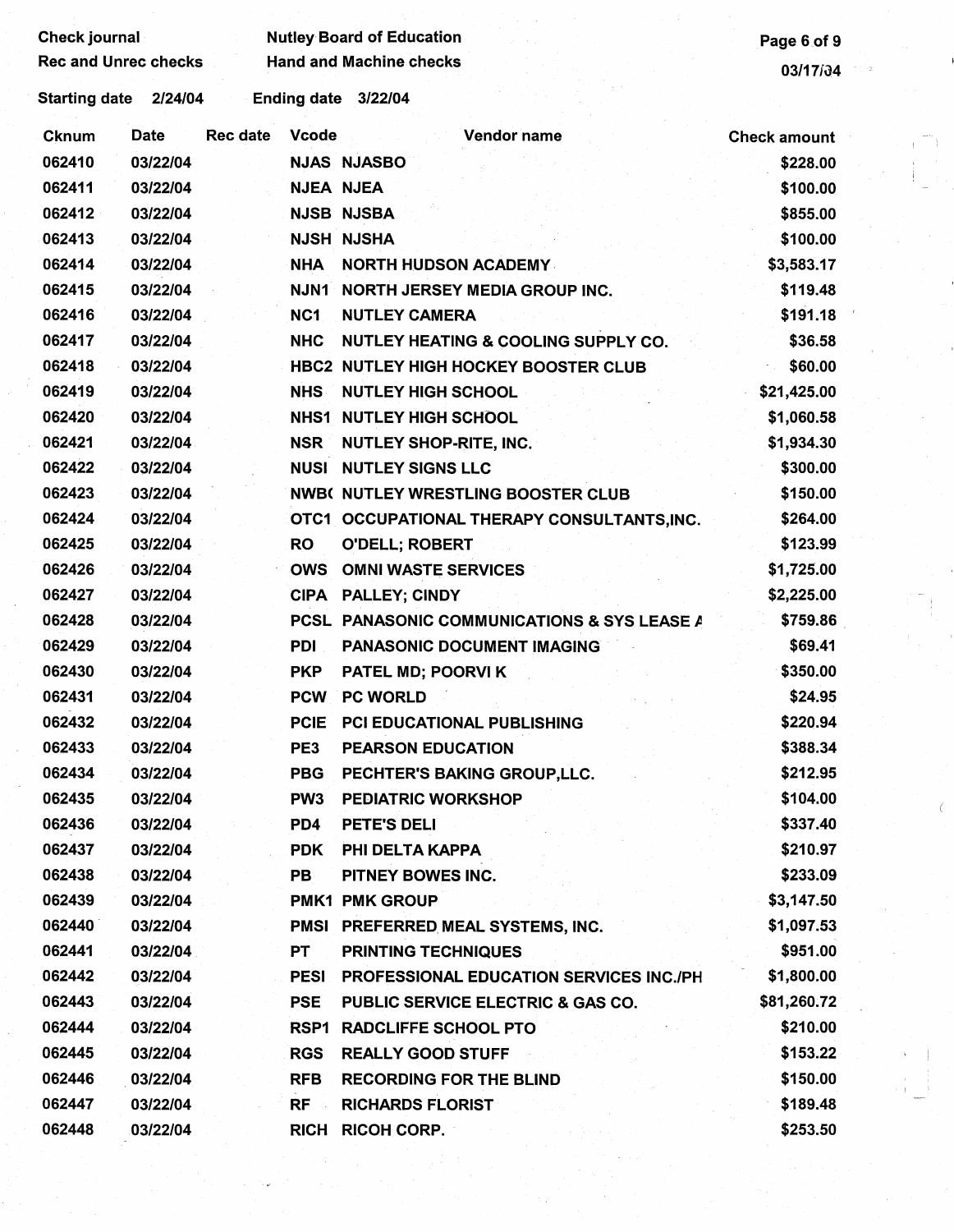Check journal Nutley Board of Education<br>Rec and Unrec checks Hand and Machine checks 02/17/04

Starting date 2/24/04 Ending date 3/22/04

| <b>Cknum</b> | Date     | Rec date | <b>Vcode</b>    | Vendor name                                    | Check amount |
|--------------|----------|----------|-----------------|------------------------------------------------|--------------|
| 062449       | 03/22/04 |          |                 | RBOE RIDGEFIELD BOARD OF EDUCATION             | \$31,001.93  |
| 062450       | 03/22/04 |          | RB <sub>6</sub> | <b>RITACCO BRO'S</b>                           | \$2,302.65   |
| 062451       | 03/22/04 |          |                 | <b>EMRC ROSENBLUM; EMILY</b>                   | \$275.00     |
| 062452       | 03/22/04 |          | <b>RU</b>       | <b>RUTGERS UNIVERSITY</b>                      | \$15.00      |
| 062453       | 03/22/04 |          | RU1             | <b>RUTGERS UNIVERSITY</b>                      | \$1,400.00   |
| 062454       | 03/22/04 |          | SP              | <b>SALEM PRESS INC.</b>                        | \$83.20      |
| 062455       | 03/22/04 |          | <b>SAP</b>      | <b>SALLY'S AUTO PARTS INC.</b>                 | \$93.62      |
| 062456       | 03/22/04 |          | S               | <b>SCHOLASTIC MAGAZINES</b>                    | \$2,047.29   |
| 062457       | 03/22/04 |          | <b>SRIB</b>     | <b>SCHOOL RIBBONS.COM</b>                      | \$133.00     |
| 062458       | 03/22/04 |          | <b>SPC</b>      | <b>SCHOOL SPECIALTY INC</b>                    | \$275.02     |
| 062459       | 03/22/04 |          | <b>KS</b>       | <b>SERAFINO, PH.D.; KATHLEEN</b>               | \$2,568.68   |
| 062460       | 03/22/04 |          |                 | SHAR SHARP ELEVATOR COMPANY, INC.              | \$290.00     |
| 062461       | 03/22/04 |          | CCI             | <b>SHERWIN WILLIAMS CO.</b>                    | \$963.75     |
| 062462       | 03/22/04 |          |                 | SHFF SHIFF & GOLDMAN, INC.                     | \$1,017.81   |
| 062463       | 03/22/04 |          | <b>GNK</b>      | <b>SNACKS &amp; MORE, L.L.C.</b>               | \$3,167.02   |
| 062464       | 03/22/04 |          |                 | STBU STAPLES BUSINESS ADVANTAGE                | \$370.54     |
| 062465       | 03/22/04 |          | <b>SL</b>       | <b>STAR LEDGER</b>                             | \$384.00     |
| 062466       | 03/22/04 |          | AS3             | <b>STARACE; ANNE</b>                           | \$209.24     |
| 062467       | 03/22/04 |          | SI <sub>5</sub> | <b>STEWART INDUSTRIES</b>                      | \$944.55     |
| 062468       | 03/22/04 |          | <b>SBS1</b>     | <b>STRAND BOOKSTORE</b>                        | \$272.92     |
| 062469       | 03/22/04 |          | <b>STR</b>      | <b>STRUMOLO; MARIA</b>                         | \$72.44      |
| 062470       | 03/22/04 |          | <b>SEJI</b>     | <b>SUBURBAN ESSEX JOINT INSURANCE FUND</b>     | \$181,177.13 |
| 062471       | 03/22/04 |          | <b>SFF</b>      | <b>SUNNY FRESH FOODS</b>                       | \$562.63     |
| 062472       | 03/22/04 |          |                 | <b>SCRC SUSSEX COUNTY REGIONAL COOPERATIVE</b> | \$2,034.90   |
| 062473       | 03/22/04 |          | <b>SMI</b>      | SUZUKI MUSICAL INSTRUMENT CORPORATION          | \$162.96     |
| 062474       | 03/22/04 |          | TD              | <b>TEACHER'S DISCOVERY</b>                     | \$309.99     |
| 062475       | 03/22/04 |          |                 | TEMP TEMPMASTERS, INC.                         | \$596.54     |
| 062476       | 03/22/04 |          | <b>TCI</b>      | <b>TERRE COMPANY INC</b>                       | \$156.00     |
| 062477       | 03/22/04 |          | <b>TPG</b>      | <b>THOMPSON PUBLISHING GROUP</b>               | \$347.00     |
| 062478       | 03/22/04 |          | <b>VOIC</b>     | <b>T-MOBILE</b>                                | \$625.82     |
| 062479       | 03/22/04 |          | <b>TN</b>       | <b>TOWNSHIP OF NUTLEY</b>                      | \$1,054.18   |
| 062480       | 03/22/04 |          | TN <sub>5</sub> | <b>TOWNSHIP OF NUTLEY</b>                      | \$17,902.06  |
| 062481       | 03/22/04 |          | TRI1            | <b>TRICO</b>                                   | \$843.80     |
| 062482       | 03/22/04 |          | <b>TTE</b>      | <b>TRI-TECH ENGINEERING</b>                    | \$8,377.50   |
| 062483       | 03/22/04 |          | <b>TDFI</b>     | <b>TUSCAN/LEHIGH DAIRIES, L.P.</b>             | \$2,957.63   |
| 62484        | 03/22/04 |          |                 | <b>USPO U S POSTAL SERVICE</b>                 | \$150.00     |
| 62485        | 03/22/04 |          | NU <sub>1</sub> | <b>UGLIAROLO; NICHOLAS</b>                     | \$78.00      |
| 062486       | 03/22/04 |          | <b>ASC</b>      | UNITED RENTALS AERIAL EQUIPMENT                | \$492.82     |
| 062487       | 03/22/04 |          |                 | <b>UEMS UNIVERSAL ELECTRIC MOTOR SERVICE</b>   | \$1,693.00   |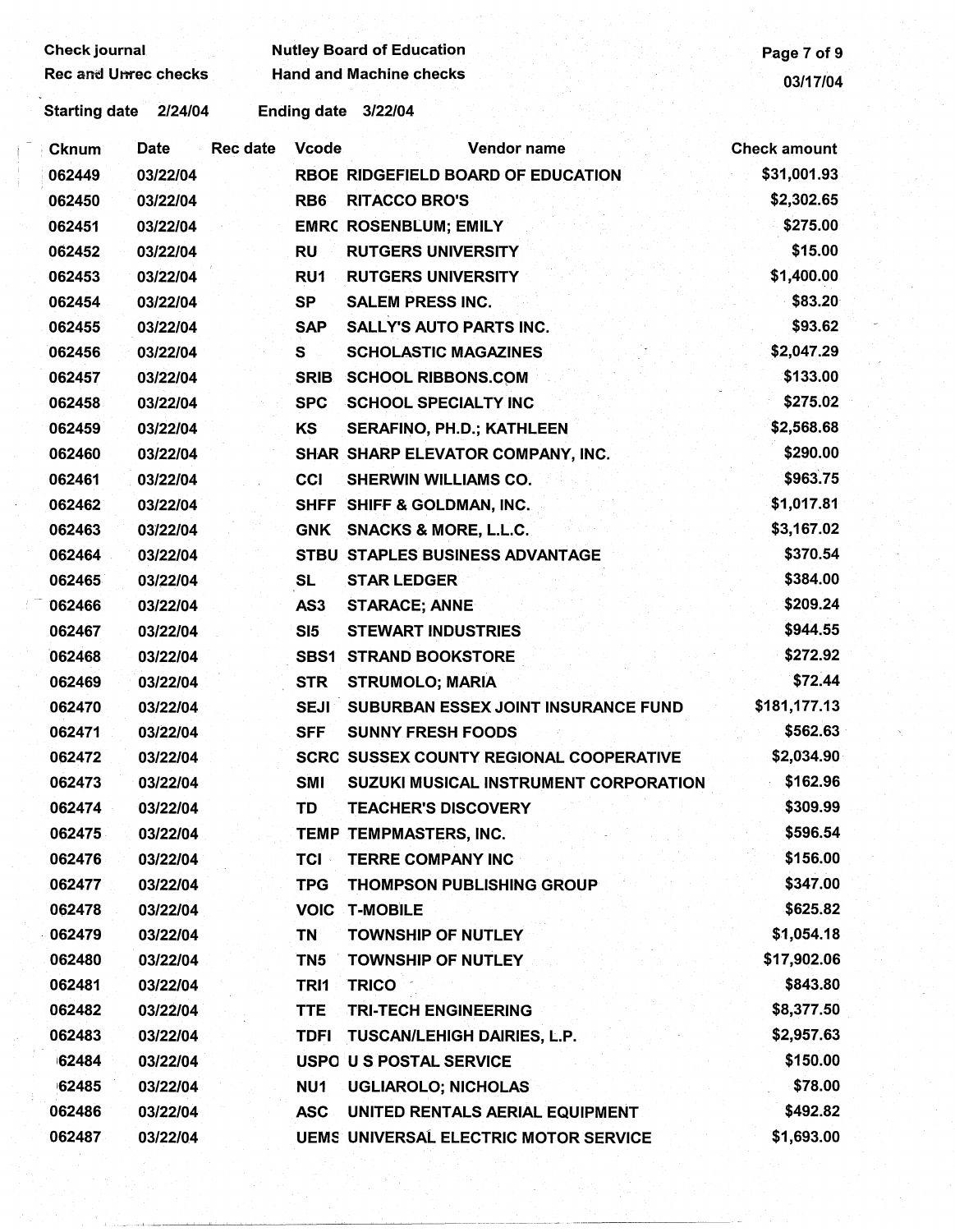| <b>Check journal</b>        |             |                 |                 | <b>Nutley Board of Education</b>               | Page 8 of 9         |  |
|-----------------------------|-------------|-----------------|-----------------|------------------------------------------------|---------------------|--|
| <b>Rec and Unrec checks</b> |             |                 |                 | <b>Hand and Machine checks</b>                 |                     |  |
|                             |             |                 |                 |                                                | 03/17/64<br>The fac |  |
| <b>Starting date</b>        | 2/24/04     |                 |                 | Ending date 3/22/04                            |                     |  |
| <b>Cknum</b>                | <b>Date</b> | <b>Rec date</b> | <b>Vcode</b>    | <b>Vendor name</b>                             | <b>Check amount</b> |  |
| 062488                      | 03/22/04    |                 | VC <sub>3</sub> | VALIANT I.M.C.                                 | \$23.00             |  |
| 062489                      | 03/22/04    |                 | BA              | <b>VERIZON</b>                                 | \$8,391.84          |  |
| 062490                      | 03/22/04    |                 | <b>VE1</b>      | <b>VERIZON NETWORK INTERGRATION CORP.</b>      | \$261.84            |  |
| 062491                      | 03/22/04    |                 |                 | <b>VBOE VERONA BOARD OF EDUCATION</b>          | \$2,761.83          |  |
| 062492                      | 03/22/04    |                 |                 | <b>VUSA VESPOLI USA</b>                        | \$10,000.00         |  |
| 062493                      | 03/22/04    |                 | $\mathbf{N}$    | <b>VIEMEISTER; IAN</b>                         | \$1,349.90          |  |
| 062494                      | 03/22/04    |                 | <b>VB</b>       | <b>VIOLA BROTHERS INC</b>                      | \$967.65            |  |
| 062495                      | 03/22/04    |                 |                 | HOW/ WANG; HONG                                | \$6,143.75          |  |
| 062496                      | 03/22/04    |                 | WA4             | <b>WASHINGTON ACADEMY</b>                      | \$13,137.36         |  |
| 062497                      | 03/22/04    |                 | <b>WSP</b>      | <b>WASHINGTON SCHOOL PTO</b>                   | \$156.00            |  |
| 062498                      | 03/22/04    |                 |                 | WAST WASTE MANAGEMENT OF NJ, INC.              | \$4,110.74          |  |
| 062499                      | 03/22/04    |                 | <b>WAS</b>      | <b>WAYNE ADULT SCHOOL</b>                      | \$85.00             |  |
| 062500                      | 03/22/04    |                 |                 | <b>WGC WELCO GASES CORPORATION</b>             | \$132.10            |  |
| 062501                      | 03/22/04    |                 |                 | WELL WELLNESS & REHABILITATION SERVICES, INC.  | \$385.00            |  |
| 062502                      | 03/22/04    |                 |                 | <b>WTPC WESTERN TERMITE &amp; PEST CONTROL</b> | \$281.00            |  |
| 062503                      | 03/22/04    |                 | <b>WM</b>       | <b>WILFRED MACDONALD</b>                       | \$1,093.78          |  |
| 062504                      | 03/22/04    |                 | <b>WLT</b>      | <b>WILSON LANGUAGE TRAINING</b>                | \$2,806.65          |  |
| 062505                      | 03/22/04    |                 | WS8             | <b>WINDSOR LEARNING CENTER</b>                 | \$6,766.40          |  |
| 062506                      | 03/22/04    |                 | JW1             | WOO, M.D.; JUDY                                | \$350.00            |  |
| 062507                      | 03/22/04    |                 |                 | <b>XER2 XEROX CORPORATION</b>                  | \$1,822.27          |  |
| 062508                      | 03/22/04    |                 | <b>YCS</b>      | YOUTH CONSULTATION SERVICES                    | \$5,058.62          |  |